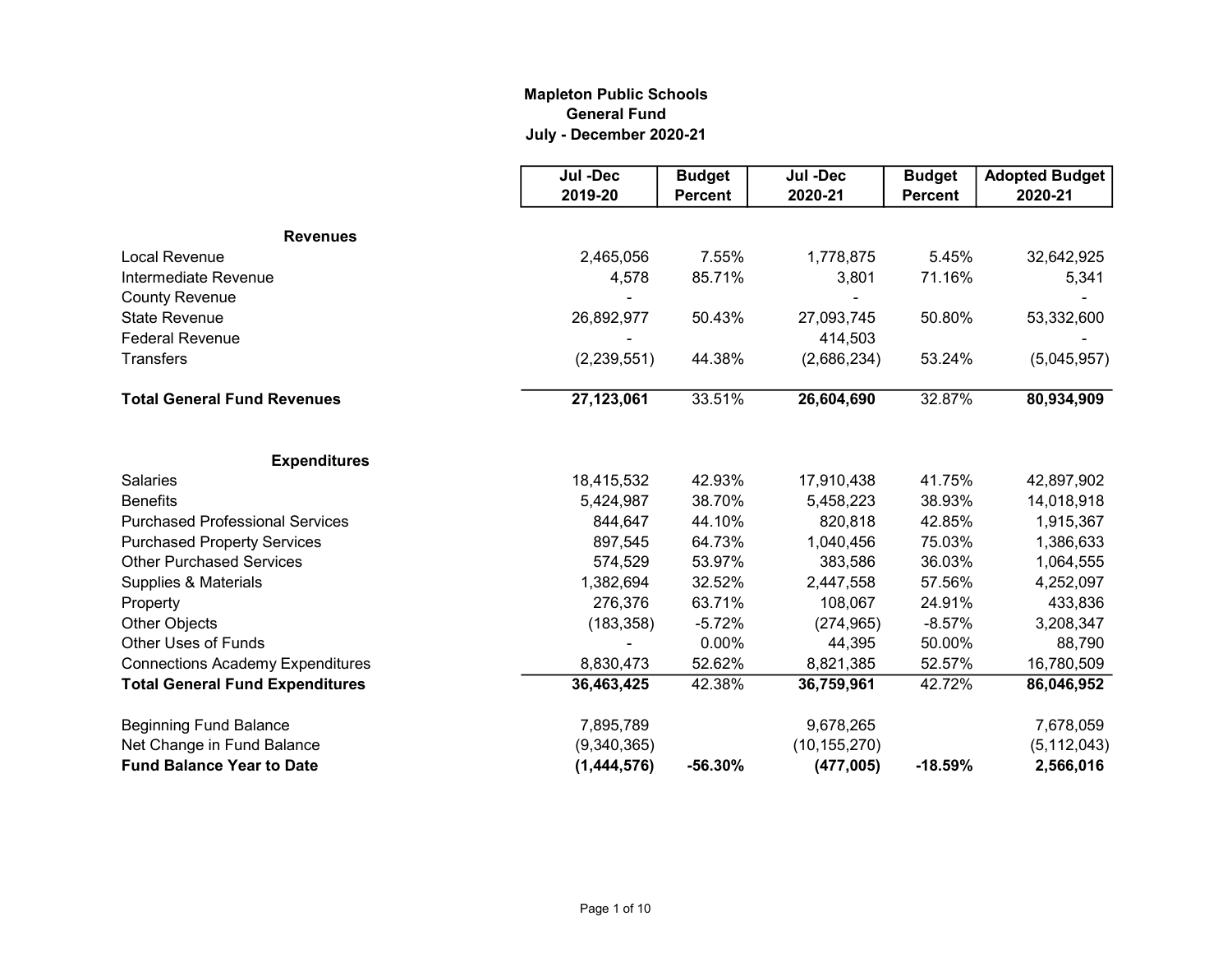## July - December 2020-21 Mapleton Public Schools Risk Management Fund

|                                                | Jul -Dec  | <b>Budget</b>  | Jul -Dec  | <b>Budget</b>  | <b>Adopted Budget</b> |
|------------------------------------------------|-----------|----------------|-----------|----------------|-----------------------|
|                                                | 2019-20   | <b>Percent</b> | 2020-21   | <b>Percent</b> | 2020-21               |
| <b>Revenues</b>                                |           |                |           |                |                       |
| Local Revenue                                  | 770       | 42.80%         | 2,789     | 155.05%        | 1,799                 |
| Intermediate Revenue                           |           |                |           |                |                       |
| <b>State Revenue</b>                           |           |                |           |                |                       |
| <b>Federal Revenue</b>                         |           |                |           |                |                       |
| <b>Transfers</b>                               | 1,064,569 | 131.77%        | 1,231,058 | 152.37%        | 807,918               |
| <b>Total Risk Management Fund Revenues</b>     | 1,065,339 | 131.57%        | 1,233,847 | 152.38%        | 809,717               |
| <b>Expenditures</b>                            |           |                |           |                |                       |
| <b>Salaries</b>                                |           |                |           |                |                       |
| <b>Benefits</b>                                |           |                |           |                |                       |
| <b>Purchased Professional Services</b>         | 6         | 58.55%         |           | $0.00\%$       | 11                    |
| <b>Purchased Property Services</b>             | 1,913     | 9.57%          | 1,644     | 8.22%          | 20,000                |
| <b>Other Purchased Services</b>                | 1,064,569 | 83.33%         | 1,285,058 | 100.59%        | 1,277,482             |
| Supplies & Materials                           |           |                |           |                |                       |
| Property                                       |           |                |           |                |                       |
| Other Objects                                  |           |                |           |                |                       |
| <b>Other Uses of Funds</b>                     |           |                |           |                |                       |
| <b>Total Risk Management Fund Expenditures</b> | 1,066,488 | 82.20%         | 1,286,702 | 99.17%         | 1,297,493             |
| <b>Beginning Fund Balance</b>                  | 403,164   |                | 848,583   |                | 317,823               |
| Net Change in Fund Balance                     | (1, 149)  |                | (52, 854) |                | (487, 776)            |
| <b>Fund Balance Year to Date</b>               | 402,015   | $-236.54%$     | 795,728   | -468.20%       | (169, 953)            |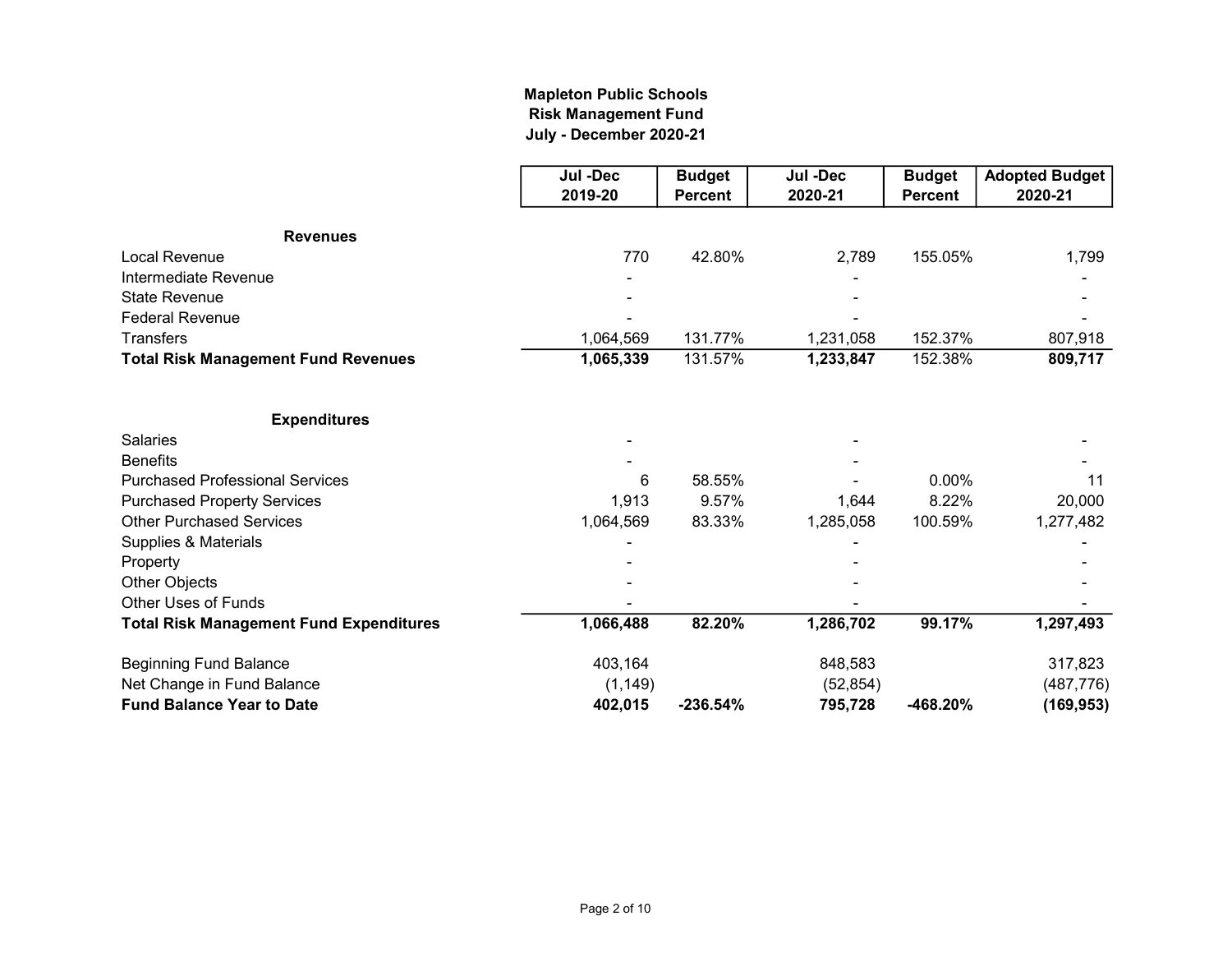## Mapleton Public Schools Colorado Preschool Fund July - December 2020-21

|                                                   | Jul -Dec  | <b>Budget</b>  | Jul -Dec  | <b>Budget</b>  | <b>Adopted Budget</b> |
|---------------------------------------------------|-----------|----------------|-----------|----------------|-----------------------|
|                                                   | 2019-20   | <b>Percent</b> | 2020-21   | <b>Percent</b> | 2020-21               |
| <b>Revenues</b>                                   |           |                |           |                |                       |
| Local Revenue                                     | 247,128   | 49.32%         | 215,763   | 43.06%         | 501,100               |
| Intermediate Revenue                              |           |                |           |                |                       |
| <b>State Revenue</b>                              | 4,799     |                |           |                |                       |
| <b>Federal Revenue</b>                            |           |                |           |                |                       |
| <b>Transfers</b>                                  | 1,174,982 | 38.39%         | 1,197,176 | 39.11%         | 3,060,673             |
| <b>Total Colorado Preschool Fund Revenues</b>     | 1,426,909 | 40.06%         | 1,412,939 | 39.67%         | 3,561,773             |
| <b>Expenditures</b>                               |           |                |           |                |                       |
| <b>Salaries</b>                                   | 921,420   | 35.12%         | 991,358   | 37.79%         | 2,623,284             |
| <b>Benefits</b>                                   | 275,358   | 35.42%         | 306,753   | 39.46%         | 777,372               |
| <b>Purchased Professional Services</b>            | 25,113    | 51.15%         | 23,650    | 48.17%         | 49,100                |
| <b>Purchased Property Services</b>                |           |                | 292       |                |                       |
| <b>Other Purchased Services</b>                   | 2,045     | 34.08%         | 8         | 0.13%          | 6,000                 |
| Supplies & Materials                              | 17,101    | 20.35%         | 11,690    | 13.91%         | 84,017                |
| Property                                          |           | 0.00%          |           | 0.00%          | 10,000                |
| Other Objects                                     | 9,851     | 82.10%         | 10,463    | 87.19%         | 12,000                |
| Other Uses of Funds                               |           |                |           |                |                       |
| <b>Total Colorado Preschool Fund Expenditures</b> | 1,250,887 | 35.12%         | 1,344,214 | 37.74%         | 3,561,773             |
| <b>Beginning Fund Balance</b>                     | 275,258   |                | 80,815    |                | 198,624               |
| Net Change in Fund Balance                        | 176,021   |                | 68,725    |                |                       |
| <b>Fund Balance Year to Date</b>                  | 451,279   | 227.20%        | 149,540   | 75.29%         | 198,624               |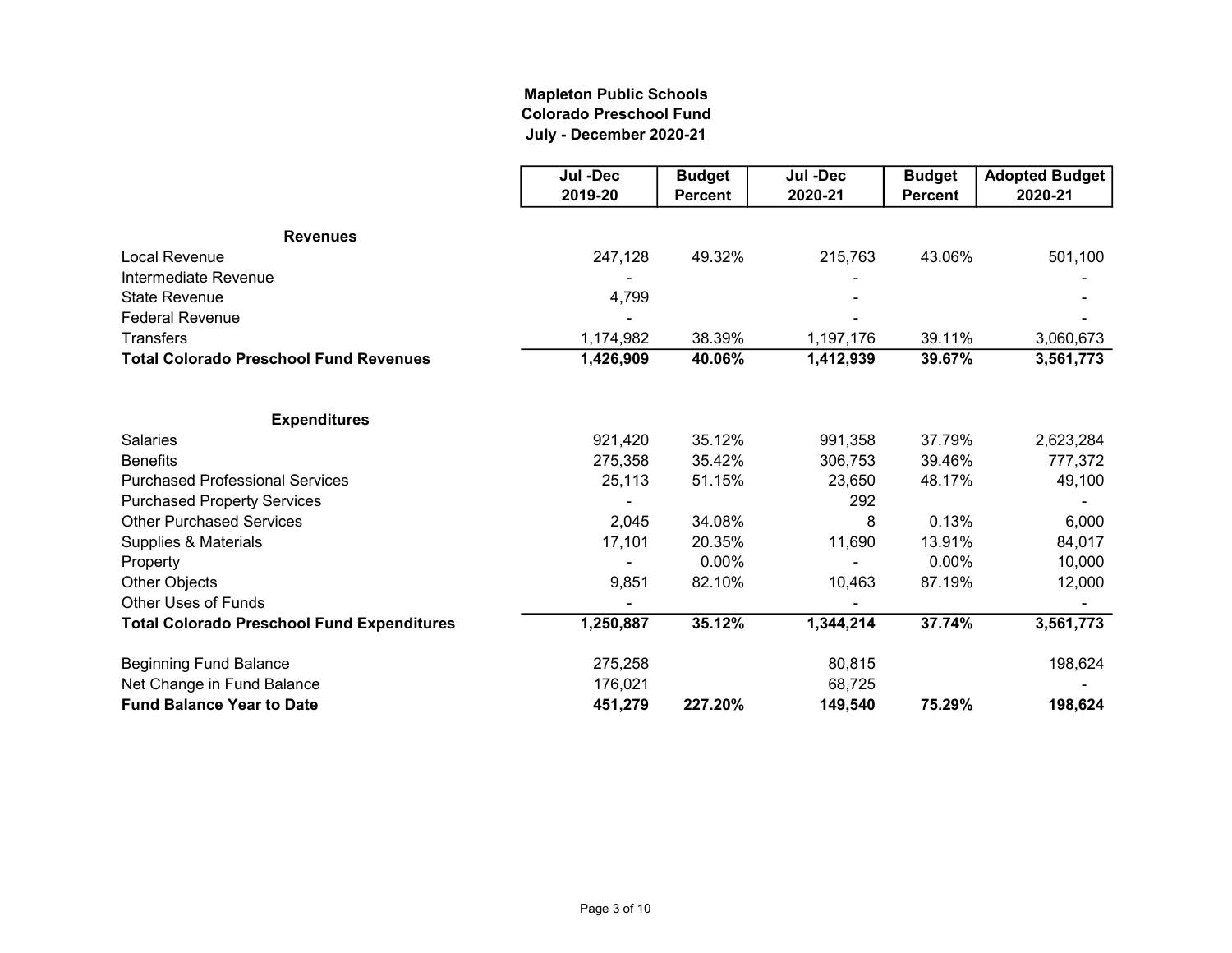## Mapleton Public Schools Nutrition Services Fund July - December 2020-21

|                                                   | Jul -Dec  | <b>Budget</b>  | Jul -Dec  | <b>Budget</b>  | <b>Adopted Budget</b> |
|---------------------------------------------------|-----------|----------------|-----------|----------------|-----------------------|
|                                                   | 2019-20   | <b>Percent</b> | 2020-21   | <b>Percent</b> | 2020-21               |
| <b>Revenues</b>                                   |           |                |           |                |                       |
| Local Revenue                                     | 203,150   | 37.91%         | 16,796    | 3.13%          | 535,930               |
| Intermediate Revenue                              |           |                |           |                |                       |
| <b>State Revenue</b>                              | 49,405    | 49.98%         | 26,136    | 26.44%         | 98,850                |
| <b>Federal Revenue</b>                            | 1,012,790 | 42.57%         | 1,084,396 | 45.58%         | 2,379,019             |
| <b>Transfers</b>                                  |           |                |           |                |                       |
| <b>Total Nutrition Services Fund Revenues</b>     | 1,265,345 | 41.99%         | 1,127,329 | 37.41%         | 3,013,799             |
| <b>Expenditures</b>                               |           |                |           |                |                       |
| <b>Salaries</b>                                   | 488,265   | 41.19%         | 437,296   | 36.89%         | 1,185,384             |
| <b>Benefits</b>                                   | 146,128   | 41.64%         | 131,372   | 37.43%         | 350,973               |
| <b>Purchased Professional Services</b>            | 35,141    | 69.42%         | 32,272    | 63.76%         | 50,619                |
| <b>Purchased Property Services</b>                | 16,400    | 33.58%         | 13,830    | 28.32%         | 48,836                |
| <b>Other Purchased Services</b>                   | 3,407     | 31.79%         | 1,512     | 14.11%         | 10,720                |
| Supplies & Materials                              | 491,189   | 40.41%         | 288,258   | 23.71%         | 1,215,587             |
| Property                                          | 120,872   | 26565.19%      |           | $0.00\%$       | 455                   |
| Other Objects                                     | 1,556     | 0.30%          | 1,065     | 0.20%          | 526,000               |
| <b>Other Uses of Funds</b>                        |           |                |           |                |                       |
| <b>Total Nutrition Services Fund Expenditures</b> | 1,302,957 | 38.45%         | 905,606   | 26.73%         | 3,388,574             |
| <b>Beginning Fund Balance</b>                     | 1,607,647 |                | 1,306,445 |                | 1,151,240             |
| Net Change in Fund Balance                        | (37, 612) |                | 221,723   |                | (374, 775)            |
| <b>Fund Balance Year to Date</b>                  | 1,570,035 | 202.20%        | 1,528,168 | 196.81%        | 776,465               |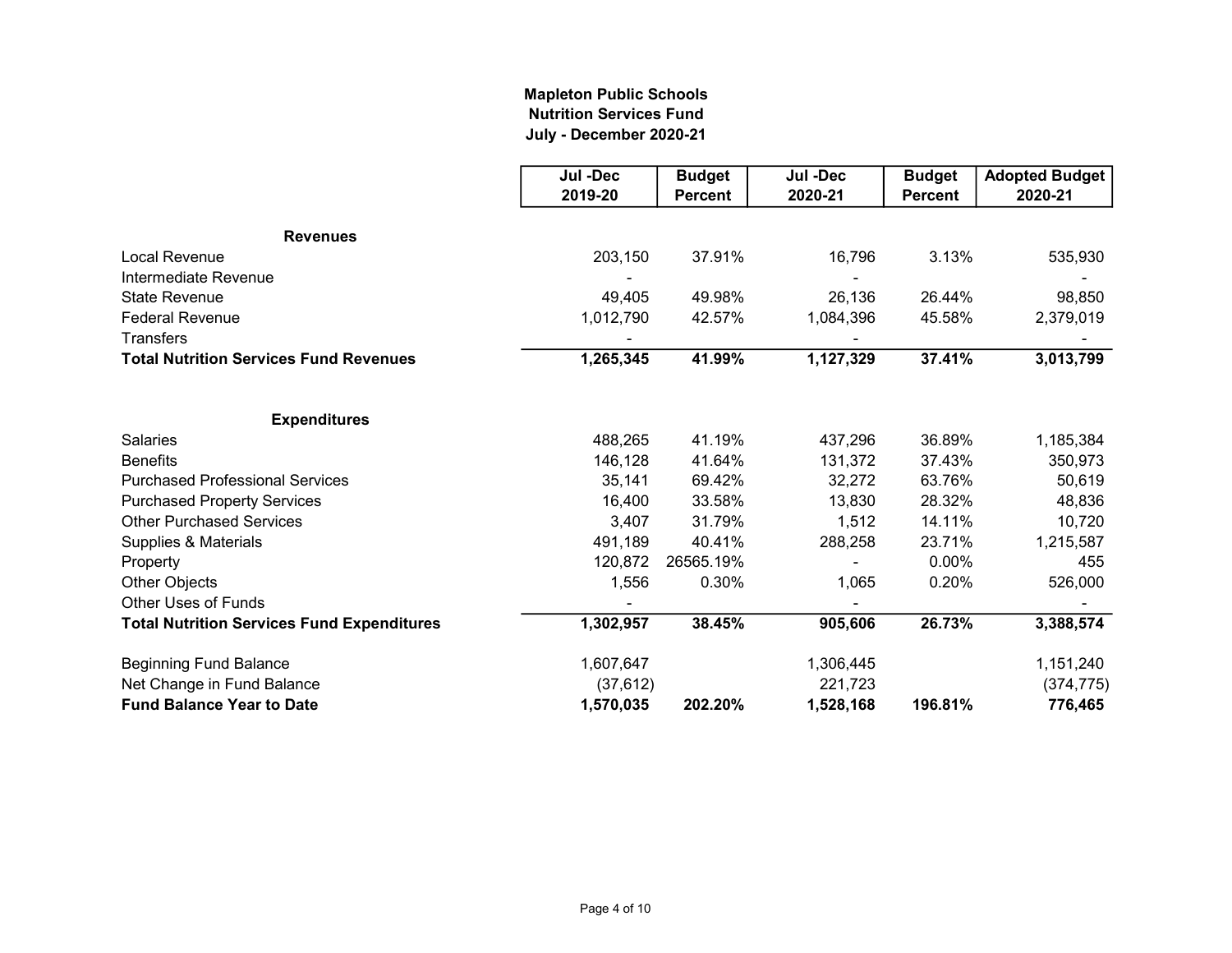## Mapleton Public Schools Grants Fund July - December 2020-21

|                                        | Jul -Dec  | <b>Budget</b>  | Jul -Dec   | <b>Budget</b>  | <b>Adopted Budget</b> |
|----------------------------------------|-----------|----------------|------------|----------------|-----------------------|
|                                        | 2019-20   | <b>Percent</b> | 2020-21    | <b>Percent</b> | 2020-21               |
| <b>Revenues</b>                        |           |                |            |                |                       |
| <b>Local Revenue</b>                   | 92,954    | 206.56%        | 41,375     | 91.94%         | 45,000                |
| Intermediate Revenue                   |           |                |            |                |                       |
|                                        |           |                |            | 68.30%         |                       |
| <b>State Revenue</b>                   | 603,804   | 110.47%        | 373,330    |                | 546,580               |
| <b>Federal Revenue</b>                 | 1,527,973 | 33.44%         | 10,364,727 | 226.82%        | 4,569,589             |
| <b>Transfers</b>                       |           |                |            |                |                       |
| <b>Total Grants Fund Revenues</b>      | 2,224,731 | 43.11%         | 10,779,433 | 208.86%        | 5,161,169             |
|                                        |           |                |            |                |                       |
| <b>Expenditures</b>                    |           |                |            |                |                       |
| <b>Salaries</b>                        | 1,001,257 | 55.02%         | 3,324,800  | 182.70%        | 1,819,770             |
| <b>Benefits</b>                        | 276,593   | 52.11%         | 950,342    | 179.04%        | 530,794               |
| <b>Purchased Professional Services</b> | 224,535   | 50.49%         | 258,892    | 58.21%         | 444,748               |
| <b>Purchased Property Services</b>     | 237,979   | 1133.68%       |            | 0.00%          | 20,992                |
| <b>Other Purchased Services</b>        | 138,094   | 123.89%        | 149,510    | 134.14%        | 111,462               |
| Supplies & Materials                   | 56,435    | 4.12%          | 1,963,538  | 143.18%        | 1,371,335             |
| Property                               | 27,741    | 661.61%        | 4,162,454  | 99273.40%      | 4,193                 |
| Other Objects                          | 319,937   | 37.29%         | 320,525    | 37.36%         | 857,877               |
| <b>Other Uses of Funds</b>             |           |                |            |                |                       |
| <b>Total Grants Fund Expenditures</b>  | 2,282,570 | 44.23%         | 11,130,062 | 215.65%        | 5,161,169             |
| <b>Beginning Fund Balance</b>          |           |                |            |                |                       |
| Net Change in Fund Balance             | (57, 840) |                | (350, 630) |                |                       |
| <b>Fund Balance Year to Date</b>       | (57, 840) | N/A            | (350, 630) | N/A            |                       |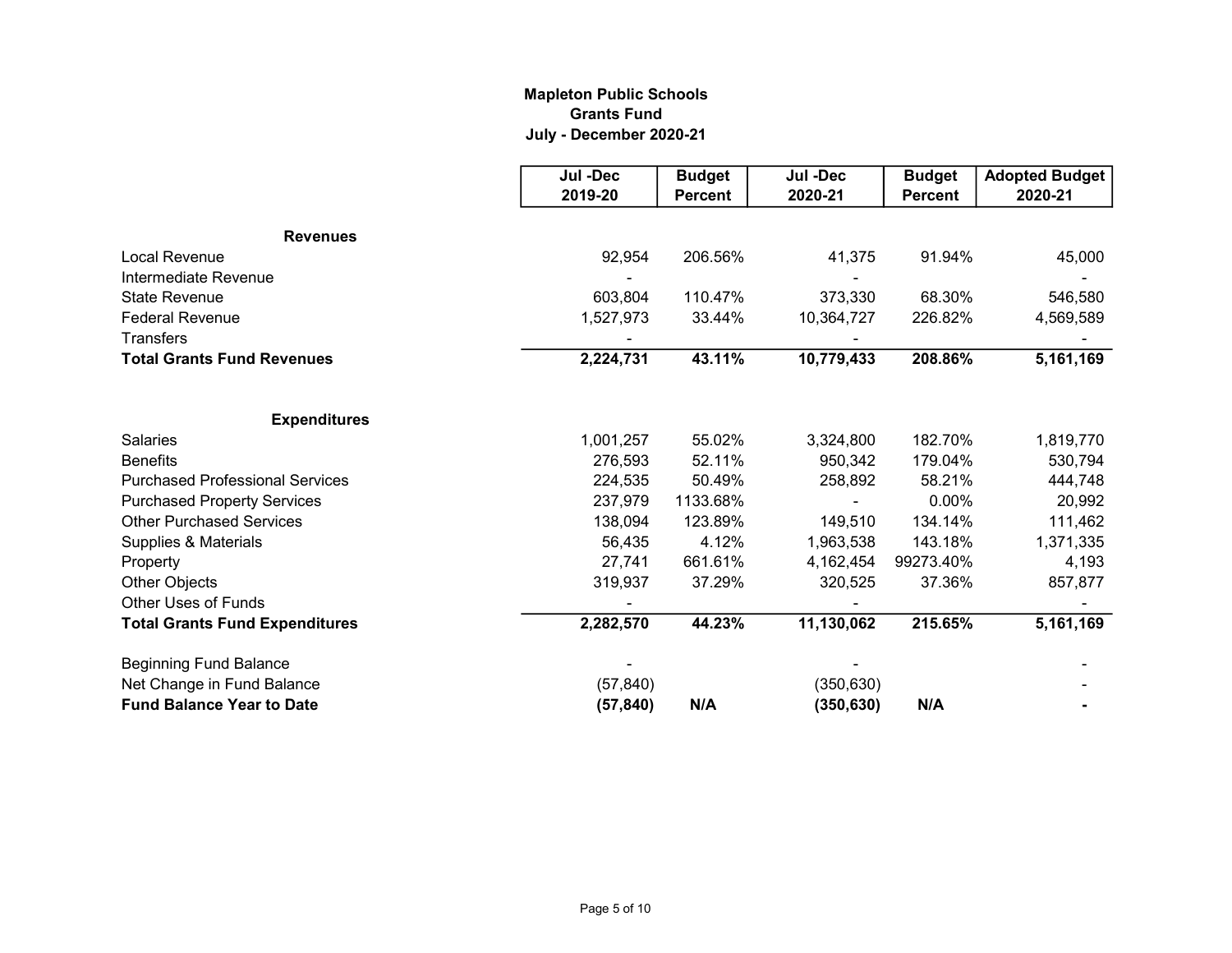## July - December 2020-21 Mapleton Public Schools Student Actvities Fund

|                                                  | Jul -Dec | <b>Budget</b>  | Jul -Dec | <b>Budget</b>  | <b>Adopted Budget</b> |
|--------------------------------------------------|----------|----------------|----------|----------------|-----------------------|
|                                                  | 2019-20  | <b>Percent</b> | 2020-21  | <b>Percent</b> | 2020-21               |
| <b>Revenues</b>                                  |          |                |          |                |                       |
| <b>Local Revenue</b>                             | 202,280  | 81.91%         | 7,929    | 3.21%          | 246,950               |
| Intermediate Revenue                             |          |                |          |                |                       |
| <b>State Revenue</b>                             |          |                |          |                |                       |
| <b>Federal Revenue</b>                           |          |                |          |                |                       |
| <b>Transfers</b>                                 |          |                |          |                |                       |
| <b>Total Student Actvities Fund Revenues</b>     | 202,280  | 81.91%         | 7,929    | 3.21%          | 246,950               |
| <b>Expenditures</b>                              |          |                |          |                |                       |
| <b>Salaries</b>                                  |          |                |          |                |                       |
| <b>Benefits</b>                                  |          |                |          |                |                       |
| <b>Purchased Professional Services</b>           |          | 0.00%          |          | 0.00%          | 401                   |
| <b>Purchased Property Services</b>               | 2,651    | 88.38%         |          | 0.00%          | 3,000                 |
| <b>Other Purchased Services</b>                  | 1,948    | 7.03%          |          | 0.00%          | 27,690                |
| Supplies & Materials                             | 116,097  | 53.88%         | 12,012   | 5.58%          | 215,459               |
| Property                                         |          |                |          |                |                       |
| Other Objects                                    | 185      | 46.25%         |          | $0.00\%$       | 400                   |
| <b>Other Uses of Funds</b>                       |          |                |          |                |                       |
| <b>Total Student Actvities Fund Expenditures</b> | 120,881  | 48.95%         | 12,012   | 4.86%          | 246,950               |
| <b>Beginning Fund Balance</b>                    | 277,618  |                | 291,341  |                | 265,629               |
| Net Change in Fund Balance                       | 81,398   |                | (4,083)  |                |                       |
| <b>Fund Balance Year to Date</b>                 | 359,016  | 135.16%        | 287,258  | 108.14%        | 265,629               |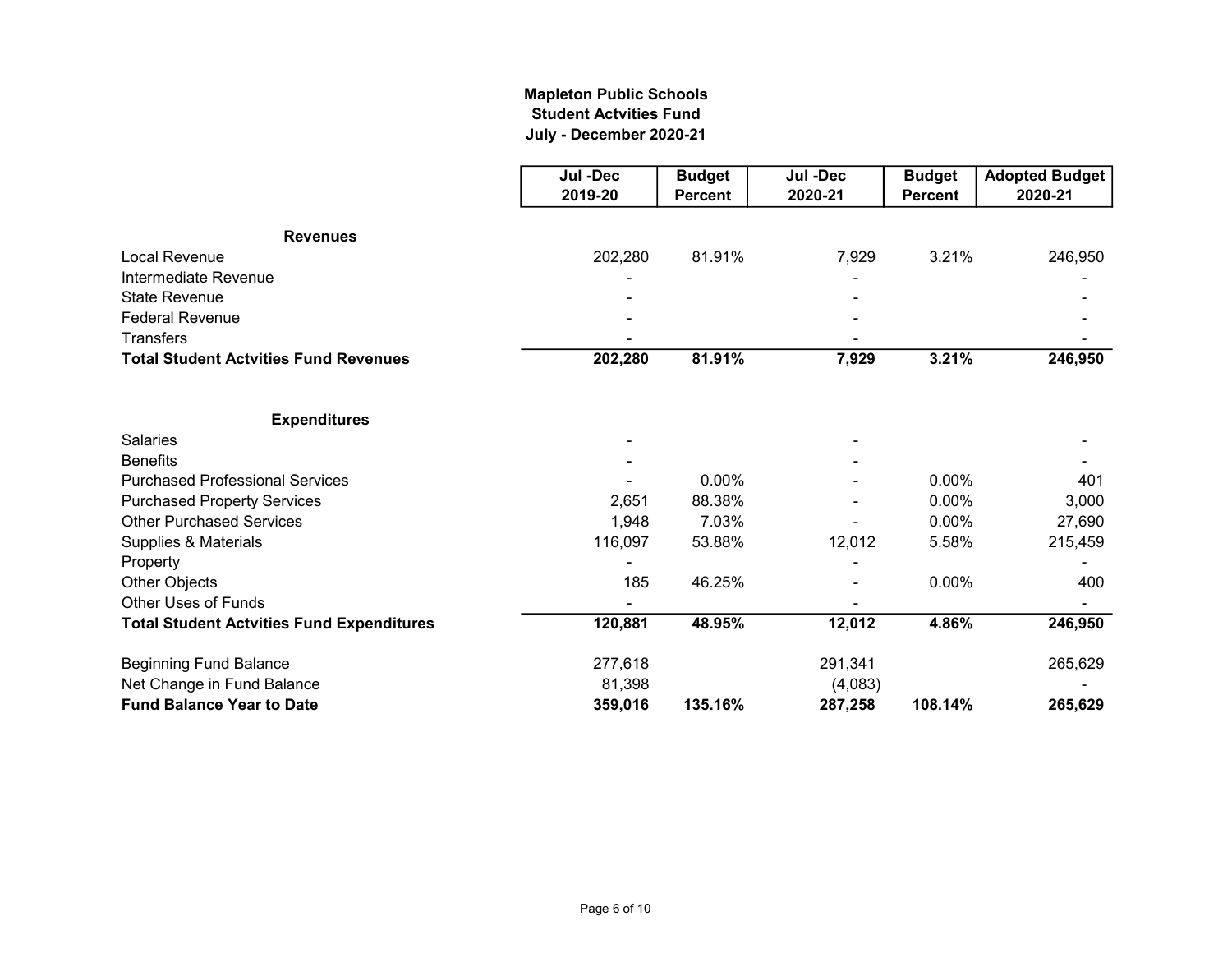## Mapleton Public Schools Bond Redemption Fund July - December 2020-21

|                                                | Jul -Dec       | <b>Budget</b>  | Jul -Dec    | <b>Budget</b>  | <b>Adopted Budget</b> |
|------------------------------------------------|----------------|----------------|-------------|----------------|-----------------------|
|                                                | 2019-20        | <b>Percent</b> | 2020-21     | <b>Percent</b> | 2020-21               |
| <b>Revenues</b>                                |                |                |             |                |                       |
| <b>Local Revenue</b>                           | 194,811        | 1.56%          | 57,270      | 0.46%          | 12,472,000            |
| Intermediate Revenue                           |                |                |             |                |                       |
| <b>State Revenue</b>                           |                |                |             |                |                       |
| <b>Federal Revenue</b>                         |                |                |             |                |                       |
| <b>Other Financing Sources</b>                 |                |                |             |                |                       |
| <b>Total Bond Redemption Fund Revenues</b>     | 194,811        | 1.56%          | 57,270      | 0.46%          | 12,472,000            |
| <b>Expenditures</b>                            |                |                |             |                |                       |
| <b>Salaries</b>                                |                |                |             |                |                       |
| <b>Benefits</b>                                |                |                |             |                |                       |
| <b>Purchased Professional Services</b>         | 31,502         | 366.30%        | 1,505       | 17.50%         | 8,600                 |
| <b>Purchased Property Services</b>             |                |                |             |                |                       |
| <b>Other Purchased Services</b>                |                |                |             |                |                       |
| Supplies & Materials                           |                |                |             |                |                       |
| Property                                       |                |                |             |                |                       |
| Other Objects                                  | 3,055,101      | 40.78%         | 3,637,737   | 48.56%         | 7,491,782             |
| <b>Other Uses of Funds</b>                     | 11,466,179     | 237.30%        | 4,831,960   | 100.00%        | 4,831,960             |
| <b>Total Bond Redemption Fund Expenditures</b> | 14,552,782     | 118.01%        | 8,471,201   | 68.69%         | 12,332,342            |
| <b>Beginning Fund Balance</b>                  | 10,745,886     |                | 9,454,684   |                | 10,775,969            |
| Net Change in Fund Balance                     | (14, 357, 971) |                | (8,413,931) |                | 139,658               |
| <b>Fund Balance Year to Date</b>               | (3,612,085)    | $-33.09%$      | 1,040,753   | 9.53%          | 10,915,627            |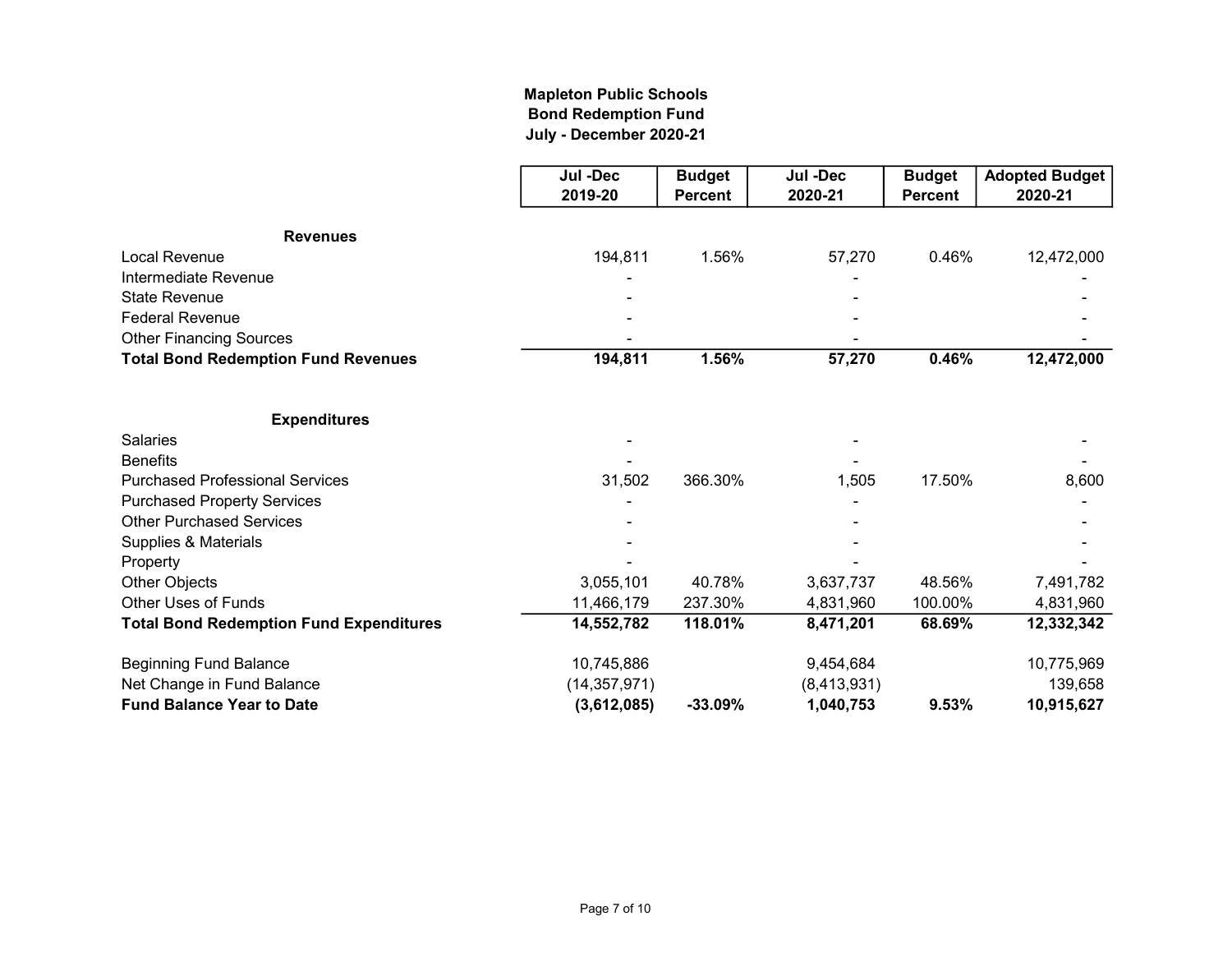## Mapleton Public Schools Building Fund July - December 2020-21

|                                         | Jul -Dec   | <b>Budget</b>  | Jul -Dec       | <b>Budget</b>  | <b>Adopted Budget</b> |
|-----------------------------------------|------------|----------------|----------------|----------------|-----------------------|
|                                         | 2019-20    | <b>Percent</b> | 2020-21        | <b>Percent</b> | 2020-21               |
| <b>Revenues</b>                         |            |                |                |                |                       |
| <b>Local Revenue</b>                    | 36,982,182 |                | 39,415         |                |                       |
| Intermediate Revenue                    |            |                |                |                |                       |
| <b>State Revenue</b>                    | 2,307,915  | 23.51%         | 2,364,526      | 24.08%         | 9,817,582             |
| <b>Federal Revenue</b>                  |            |                |                |                |                       |
| <b>Other Financing Sources</b>          |            |                |                |                |                       |
| <b>Total Building Fund Revenues</b>     | 39,290,097 | 400.20%        | 2,403,941      | 24.49%         | 9,817,582             |
| <b>Expenditures</b>                     |            |                |                |                |                       |
| <b>Salaries</b>                         | 335,927    |                |                |                |                       |
| <b>Benefits</b>                         | 81,898     |                |                |                |                       |
| <b>Purchased Professional Services</b>  | 243,971    |                | 19,860         |                |                       |
| <b>Purchased Property Services</b>      | 2,833,088  | 36.33%         | 1,745,720      | 22.39%         | 7,798,035             |
| <b>Other Purchased Services</b>         |            |                |                |                |                       |
| Supplies & Materials                    | 65,491     |                | 102,151        |                |                       |
| Property                                | 15,343,151 | 47.07%         | 13,052,974     | 40.04%         | 32,599,716            |
| Other Objects                           | 534        |                |                |                |                       |
| <b>Other Uses of Funds</b>              |            |                |                |                |                       |
| <b>Total Building Fund Expenditures</b> | 18,904,060 | 46.79%         | 14,920,705     | 36.93%         | 40,397,751            |
| <b>Beginning Fund Balance</b>           | 34,221,259 |                | 40,165,685     |                | 31,190,717            |
| Net Change in Fund Balance              | 20,386,037 |                | (12, 516, 764) |                | (30, 580, 169)        |
| <b>Fund Balance Year to Date</b>        | 54,607,296 | 8943.98%       | 27,648,921     | 4528.54%       | 610,548               |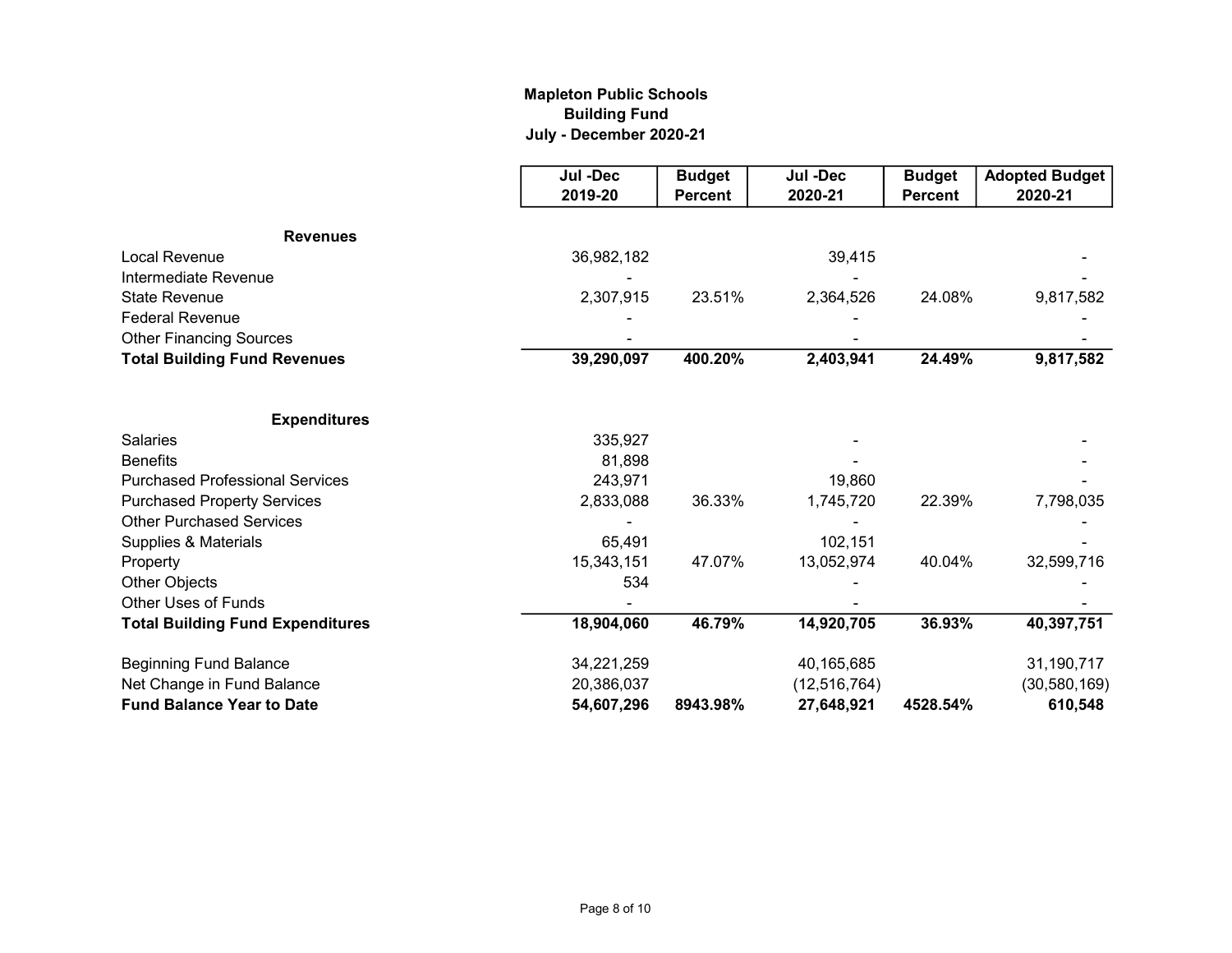## Mapleton Public Schools Capital Reserve Fund July - December 2020-21

|                                                | Jul -Dec   | <b>Budget</b>  | Jul -Dec  | <b>Budget</b>  | <b>Adopted Budget</b> |
|------------------------------------------------|------------|----------------|-----------|----------------|-----------------------|
|                                                | 2019-20    | <b>Percent</b> | 2020-21   | <b>Percent</b> | 2020-21               |
| <b>Revenues</b>                                |            |                |           |                |                       |
| <b>Local Revenue</b>                           | 27,658     | 97.80%         | 44,198    | 156.29%        | 28,280                |
| Intermediate Revenue                           |            |                |           |                |                       |
| <b>State Revenue</b>                           |            |                |           |                |                       |
| <b>Federal Revenue</b>                         |            |                |           |                |                       |
| <b>Transfers</b>                               |            | 0.00%          | 258,000   | 37.41%         | 689,590               |
| <b>Total Capital Reserve Fund Revenues</b>     | 27,658     | 3.85%          | 302,198   | 42.10%         | 717,870               |
| <b>Expenditures</b>                            |            |                |           |                |                       |
| <b>Salaries</b>                                |            |                |           |                |                       |
| <b>Benefits</b>                                |            |                |           |                |                       |
| <b>Purchased Professional Services</b>         | 5,404      | 80.65%         | 8,265     | 123.36%        | 6,700                 |
| <b>Purchased Property Services</b>             |            |                |           |                |                       |
| <b>Other Purchased Services</b>                |            |                |           |                |                       |
| Supplies & Materials                           |            |                |           |                |                       |
| Property                                       | 61,987     |                | 16,968    |                |                       |
| Other Objects                                  | 96,838     | 56.10%         | 88,095    | 51.04%         | 172,615               |
| <b>Other Uses of Funds</b>                     | 335,883    | 69.76%         | 352,820   | 73.28%         | 481,498               |
| <b>Total Capital Reserve Fund Expenditures</b> | 500,111    | 75.68%         | 466,148   | 70.54%         | 660,813               |
| <b>Beginning Fund Balance</b>                  | 670,367    |                | 169,367   |                | 666,792               |
| Net Change in Fund Balance                     | (472, 453) |                | (163,950) |                | 57,057                |
| <b>Fund Balance Year to Date</b>               | 197,914    | 27.34%         | 5,417     | 0.75%          | 723,849               |